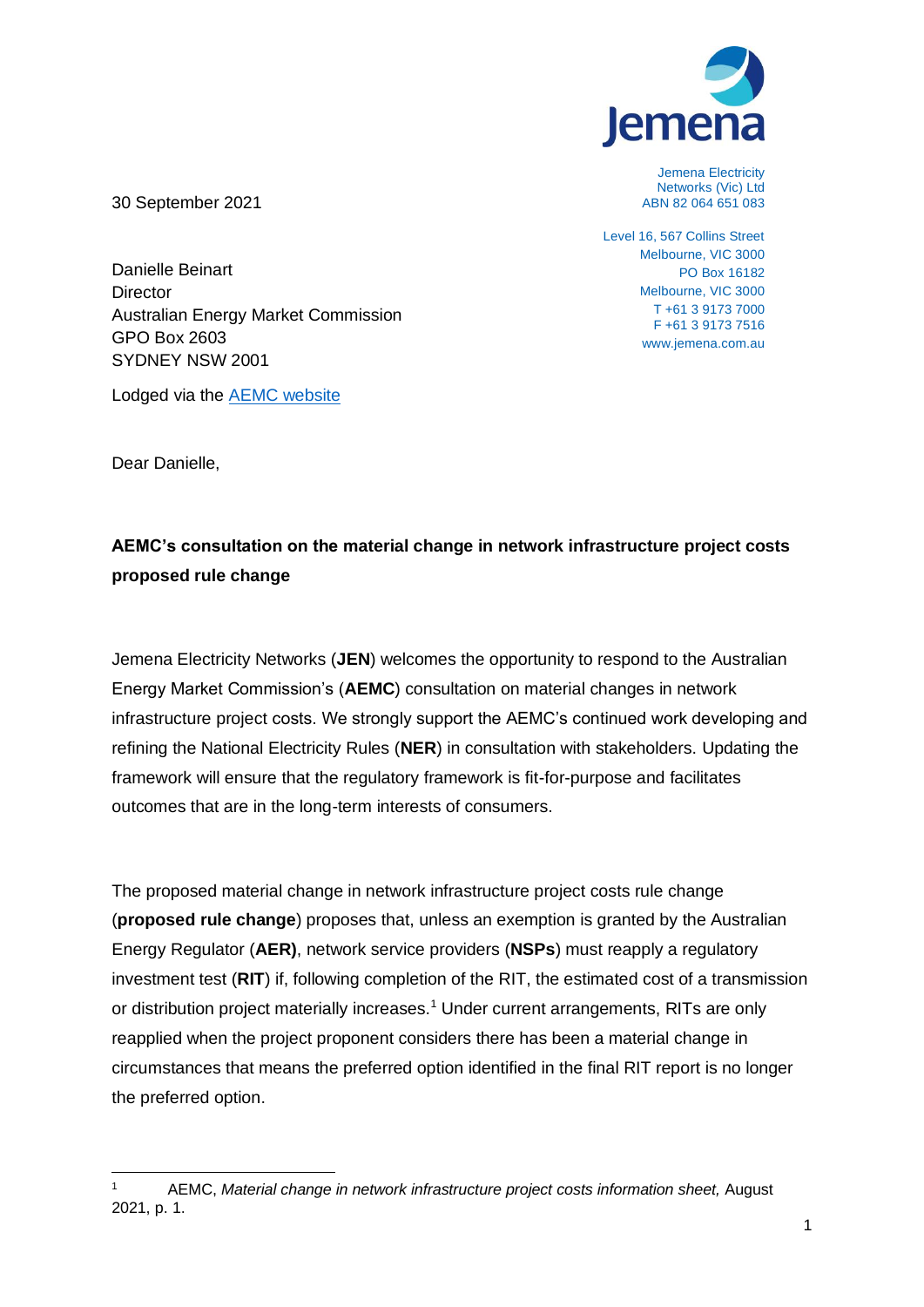Overall, JEN considers that the proposed rule change to reapply the entire RIT is overly onerous and is likely to cause significant project delays, leading to deliverability issues and the potential for system security and reliability impacts. The existing requirements, combined with some minor modifications such as reassessing projects' cost-benefit and sensitivity analysis, are more reasonable and would help avoid project implementation delays. We outline our concerns with several key aspects of the proposed rule change and provide our responses to the consultation questions in attachment A.

If you have any questions regarding this letter, please contact Spencer Little on 03 9173 8830 or [spencer.little@jemena.com.au.](mailto:spencer.little@jemena.com.au)

Kind regards,

[Signed]

Matthew Serpell Manager Electricity Regulation Jemena Electricity Networks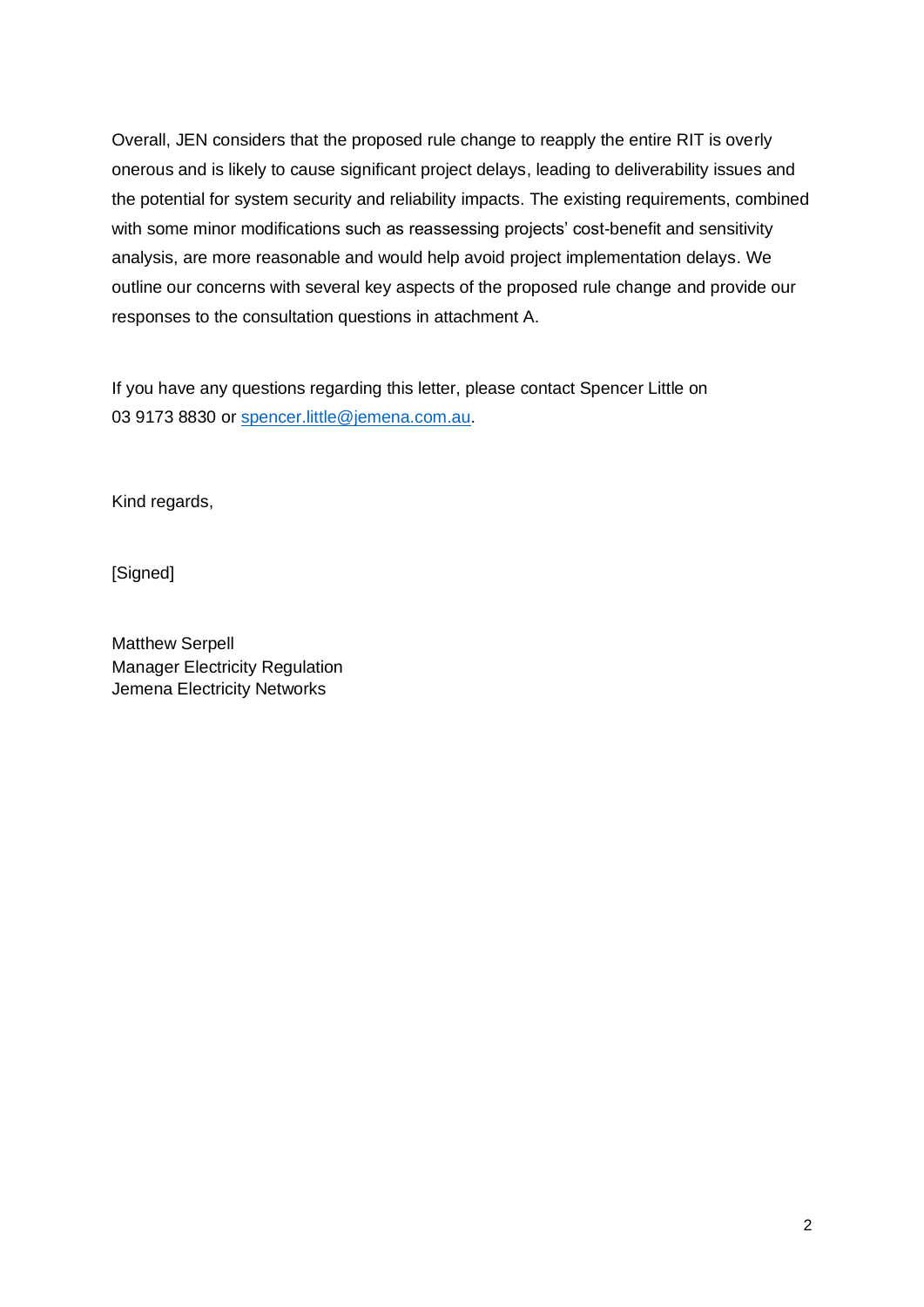

# **Jemena Electricity Networks (Vic) Ltd**

**Submission on the AEMC's consultation regarding material changes in network infrastructure project costs**

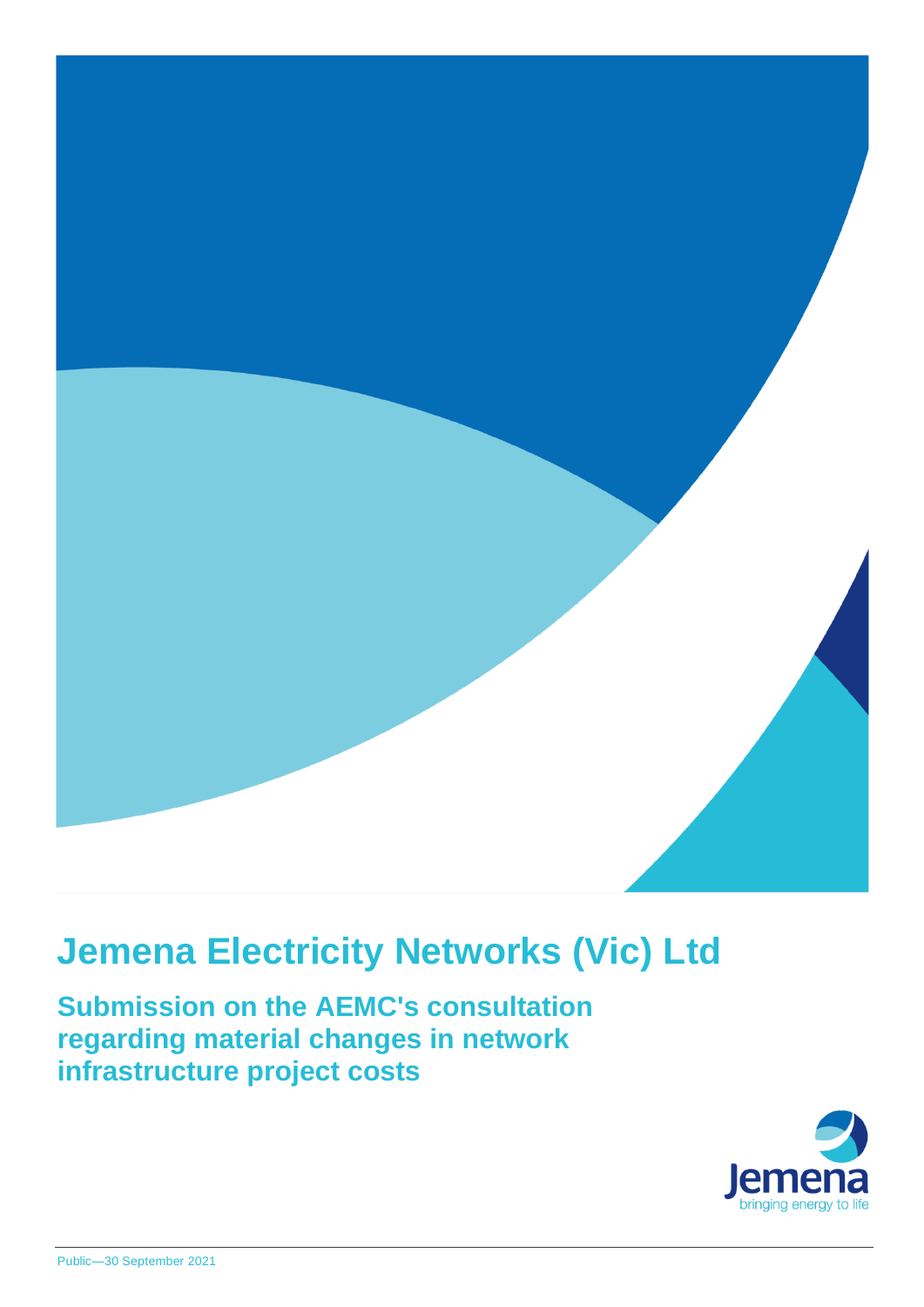# **Table of contents**

| 1. |     |  |  |  |
|----|-----|--|--|--|
|    |     |  |  |  |
|    |     |  |  |  |
|    | 1.3 |  |  |  |
|    | 14  |  |  |  |
| 2. |     |  |  |  |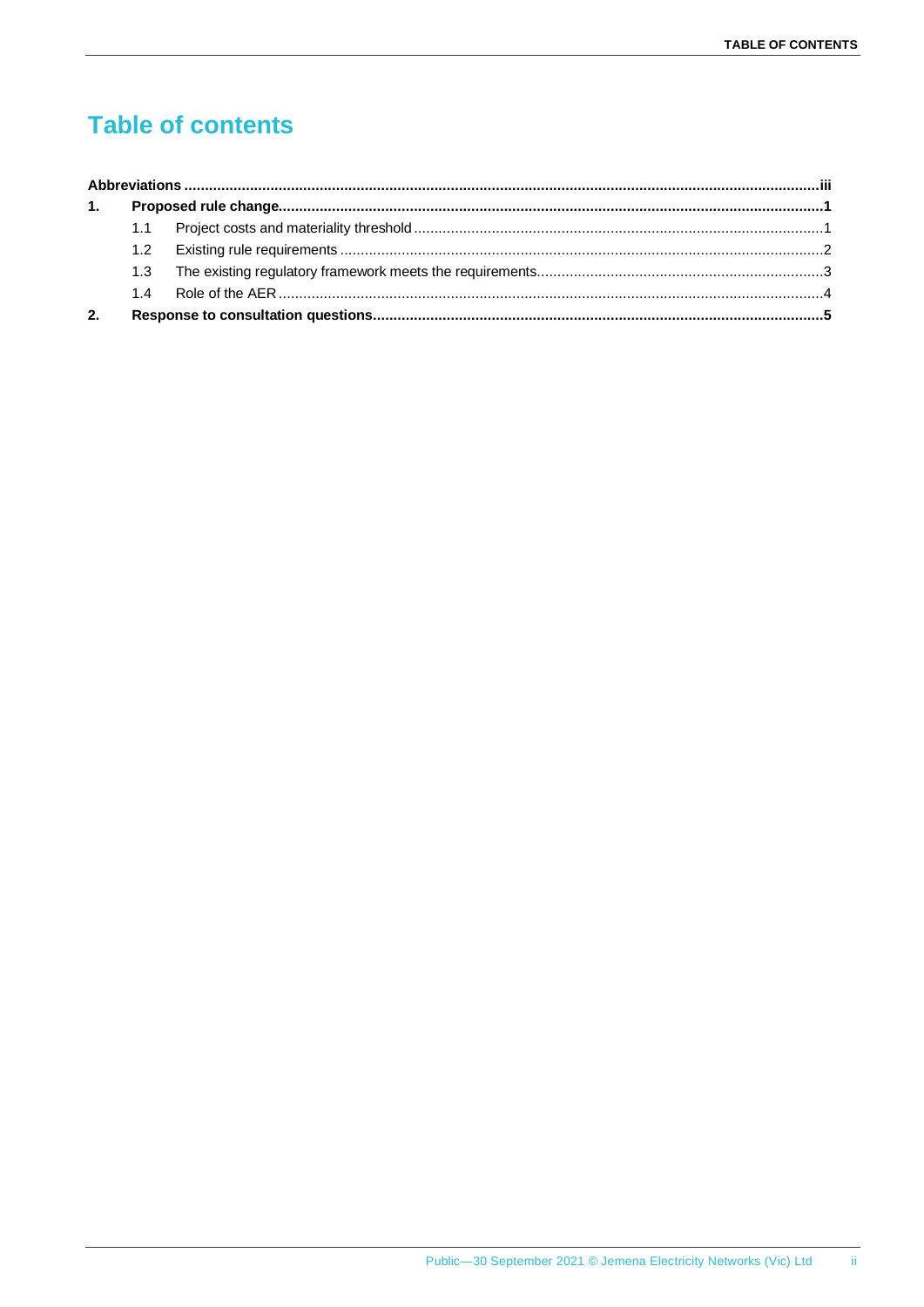## <span id="page-4-0"></span>**Abbreviations**

| AACE         | Association of Cost Engineering             |
|--------------|---------------------------------------------|
| <b>AEMC</b>  | Australian Energy Market Commission         |
| AER.         | Australian Energy Regulator                 |
| <b>CESS</b>  | capital expenditure share scheme            |
| <b>DNSPs</b> | distribution network service providers      |
| <b>EBSS</b>  | efficiency benefit share scheme             |
| <b>JEN</b>   | Jemena Electricity Networks                 |
| <b>NER</b>   | <b>National Electricity Rules</b>           |
| <b>NSPs</b>  | network service providers                   |
| <b>REFCL</b> | rapid earth fault current limiter           |
| RIT-D        | regulatory investment test for distribution |
| <b>TNSP</b>  | transmission network service providers      |
| <b>VBRC</b>  | Victorian Bushfire Royal Commission         |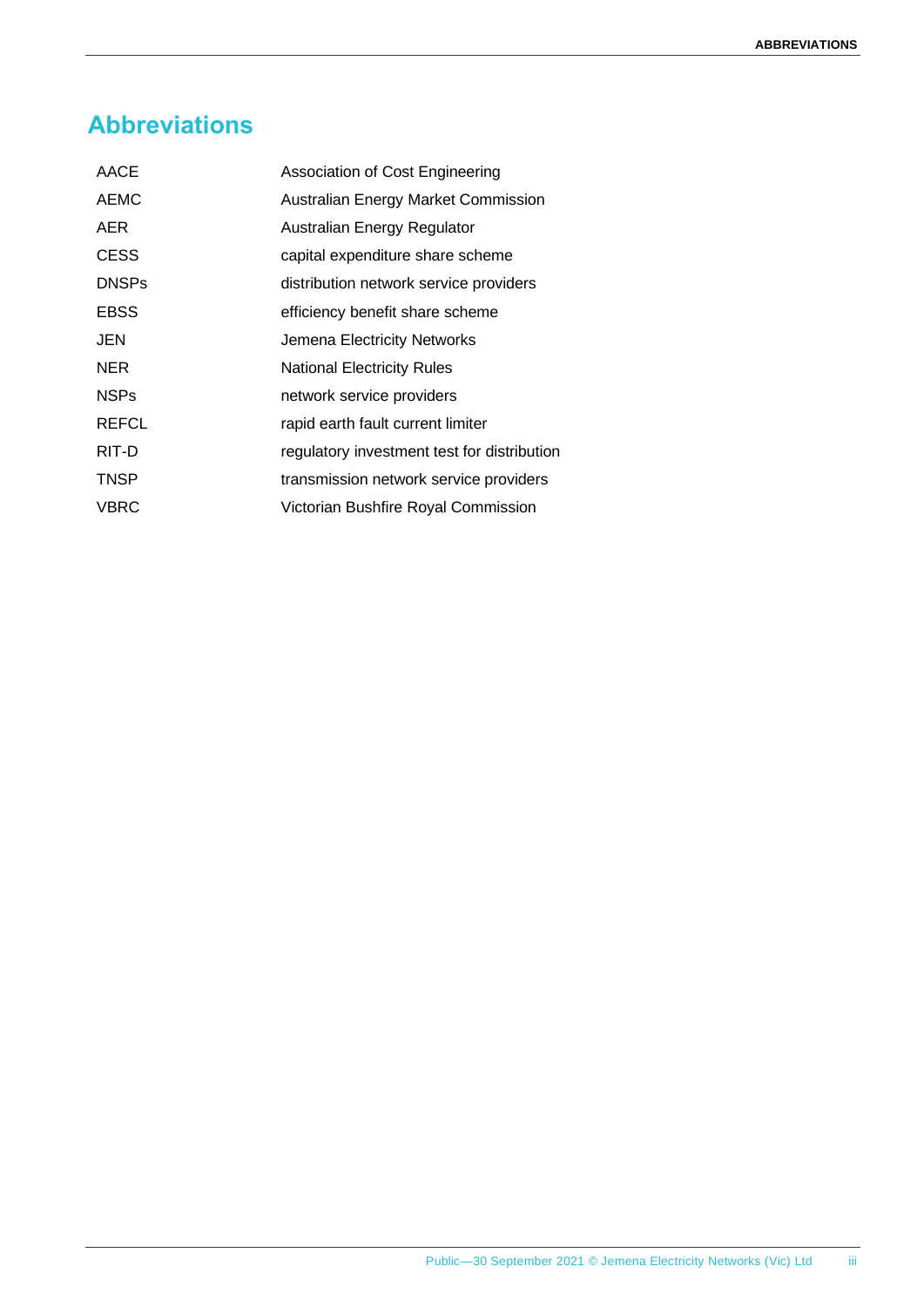### <span id="page-5-0"></span>**1. Proposed rule change**

Jemena Electricity Networks (**JEN**) welcomes the opportunity to respond to the Australian Energy Market Commission's (**AEMC**) consultation on material changes in network infrastructure project costs. We strongly support the AEMC's continued work developing and refining the National Electricity Rules (**NER**) in consultation with stakeholders. Updating the framework will ensure that the regulatory framework is fit-for-purpose and facilitates outcomes that are in the long-term interests of consumers.

The proposed change in network infrastructure project costs rule change (**proposed rule change**) proposes that, unless an exemption is granted by the Australian Energy Regulator (**AER**), network service providers (**NSPs**) must reapply a regulatory investment test (**RIT**) if, following completion of the RIT, the estimated cost of a transmission or distribution project materially increases.<sup>1</sup> Under current arrangements, RITs are only reapplied when the project proponent considers there has been a material change in circumstances that means the preferred option identified in the final RIT report is no longer the preferred option.

Overall, JEN considers that the proposed rule change to reapply the entire RIT is overly onerous and is likely to cause significant project delays, leading to deliverability issues and the potential for system security and reliability impacts. The existing requirements, combined with some minor modifications such as reassessing projects' cost-benefit and sensitivity analysis, are more reasonable and would help avoid project implementation delays. Below we outline our concerns with several key aspects of the proposed rule change.

#### <span id="page-5-1"></span>**1.1 Project costs and materiality threshold**

Under the proposed rule change, NSPs must reapply the RIT if:

- project costs for large projects (greater than \$500 million and \$200 million for transmission network service providers (**TNSPs**) and distribution network service providers (**DNSPs)**, respectively) increase by 10%
- project costs for smaller projects (less than \$500 million and \$200 million for TNSPs and DNSPs, respectively) increase by 15%.<sup>2</sup>

The cost materiality threshold of \$200 million for DNSPs is very high. As a smaller DNSP, JEN is very unlikely to propose projects that would exceed this threshold. Over the past ten years, all of JEN's RITs for distribution (**RIT-Ds**) have been below \$37 million, with the single largest investment undertaken relating to the Coolaroo rapid earth fault current limiter (**REFCL**) obligation. Excluding this larger-scale project, the vast majority of JEN's RIT-D investments have been below \$25m. Therefore, the 15% cost materiality threshold outlined above would likely apply for all of JEN's RIT-Ds. In addition, delaying regulatory compliance obligations such as the REFCL program due to unforeseen project cost increases is likely to materially affect the reliability and secure operating state of the network and not deliver outcomes that are in consumers' long-term interests.<sup>3</sup>

JEN's cost estimates for RIT-Ds vary depending on the gate stage the project is at, ranging from plus or minus 30% early on in the process to plus or minus 10% to 15% as the project matures. Therefore, if the cost increase materiality threshold is applied early on in the RIT-D process, JEN anticipates that the majority of its RIT-Ds would need to be reapplied unless otherwise determined by the AER. As highlighted above, this is likely to cause significant project delays, leading to deliverability issues and the potential for system security and reliability impacts.

In addition, the proposed rule change advocates for more detailed project cost estimates, consistent with the American Association of Cost Engineering (**AACE**) International Recommended Practice and Estimate

<sup>1</sup> AEMC, *Material change in network infrastructure project costs information sheet,* August 2021, p. 1.

<sup>2</sup> Energy Users Association of Australia, Delta Electricity, Major Energy Users Inc, ERM Power Limited and AGL Energy Limited, *Material change in network infrastructure project costs rule change,* January 2021, p. 3.

<sup>&</sup>lt;sup>3</sup> NER, cl. 5.17.4(v) for distribution: NER, cl. 5.16.4( $z$ 5) for transmission.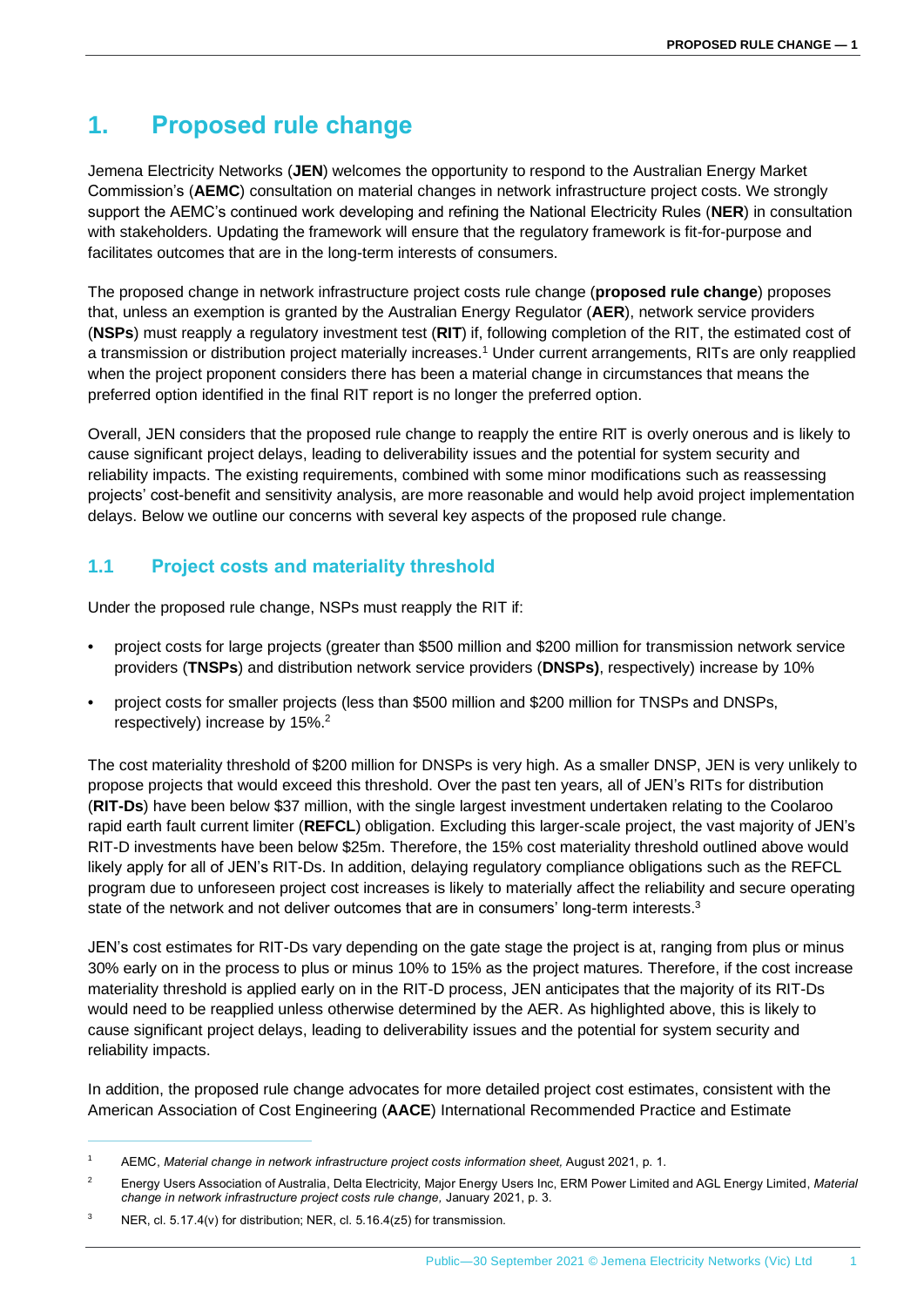Classification. <sup>4</sup> During the AEMC's public forum on 2 September 2021, the AEMC outlined that this approach is estimated to cost between 1 and 3% of the project cost, just for one option. This level of cost estimation is overly onerous and does not seem appropriate or fit-for-purpose, as using class 2 estimates will significantly increase the costs of completing RIT-Ds.<sup>5</sup> JEN has previously developed business cases with up to six scenarios and costs could therefore increase by nearly 20% just under this requirement. Costs would increase to an even greater degree if the RIT needed to be reapplied at a later stage.

This requirement for more detailed cost estimates could also have unintended consequences that create more project cost uncertainty. For example, requiring more onerous class 2 cost estimates could bring forward the scoping stages of the RIT-D project, which creates a greater possibility of unknown and uncertain cost increases occurring as the project matures. This would subsequently increase the likelihood of the RIT-D having to be reapplied. This increase for all projects needs to be considered in the context of the harm that the proposed rule change is trying to avoid. We contend that the net economic cost of adopting this methodology outweighs the benefits.

#### <span id="page-6-0"></span>**1.2 Existing rule requirements**

The NER states that if:

- an NSP has published a final project assessment report in respect of a RIT project; and
- an NSP still wishes to undertake the RIT project to address the identified need; and
- there has been a material change in circumstances that, in the reasonable opinion of the NSP, means that the preferred option identified in the final project assessment report is no longer the preferred option

then the NSP must reapply the RIT unless otherwise determined by the AER.<sup>6</sup> When making this determination, the AER must have regard to:

- the credible options (other than the preferred option) identified in the final project assessment report
- the change in circumstances identified by the NSP
- whether a failure to promptly undertake the RIT project is likely to materially affect the reliability and secure operating state of the network or a significant part of that network.<sup>7</sup>

We recommend maintaining the requirement that a RIT is reapplied if, in the reasonable opinion of the NSP, the preferred option identified in the final project assessment report is no longer the preferred option. This requirement adequately considers the broader cost-benefit analysis, including relevant sensitivity analysis, rather than just considering whether project costs have increased. We characterise this approach as considering the 'next best' alternative, i.e. that the project's analysis changed to such a degree that the next best credible option is now the preferred option.

<sup>4</sup> Energy Users Association of Australia, Delta Electricity, Major Energy Users Inc, ERM Power Limited and AGL Energy Limited, *Material change in network infrastructure project costs rule change,* January 2021, p. 3.

<sup>5</sup> A class 2 estimate would mean that 30-75% of the scope of the project has been defined and the expected accuracy range at an 80% confidence interval is negative 5-15% on the low side and positive 5-15% on the high side. Energy Users Association of Australia, Delta Electricity, Major Energy Users Inc, ERM Power Limited and AGL Energy Limited, *Material change in network infrastructure project costs rule change,* January 2021, p. 9.

NER, cl. 5.17.4(t) for distribution; NER, cl. 5.16.4(z3) for transmission.

NER, cl. 5.17.4(v) for distribution: NER, cl. 5.16.4(z5) for transmission.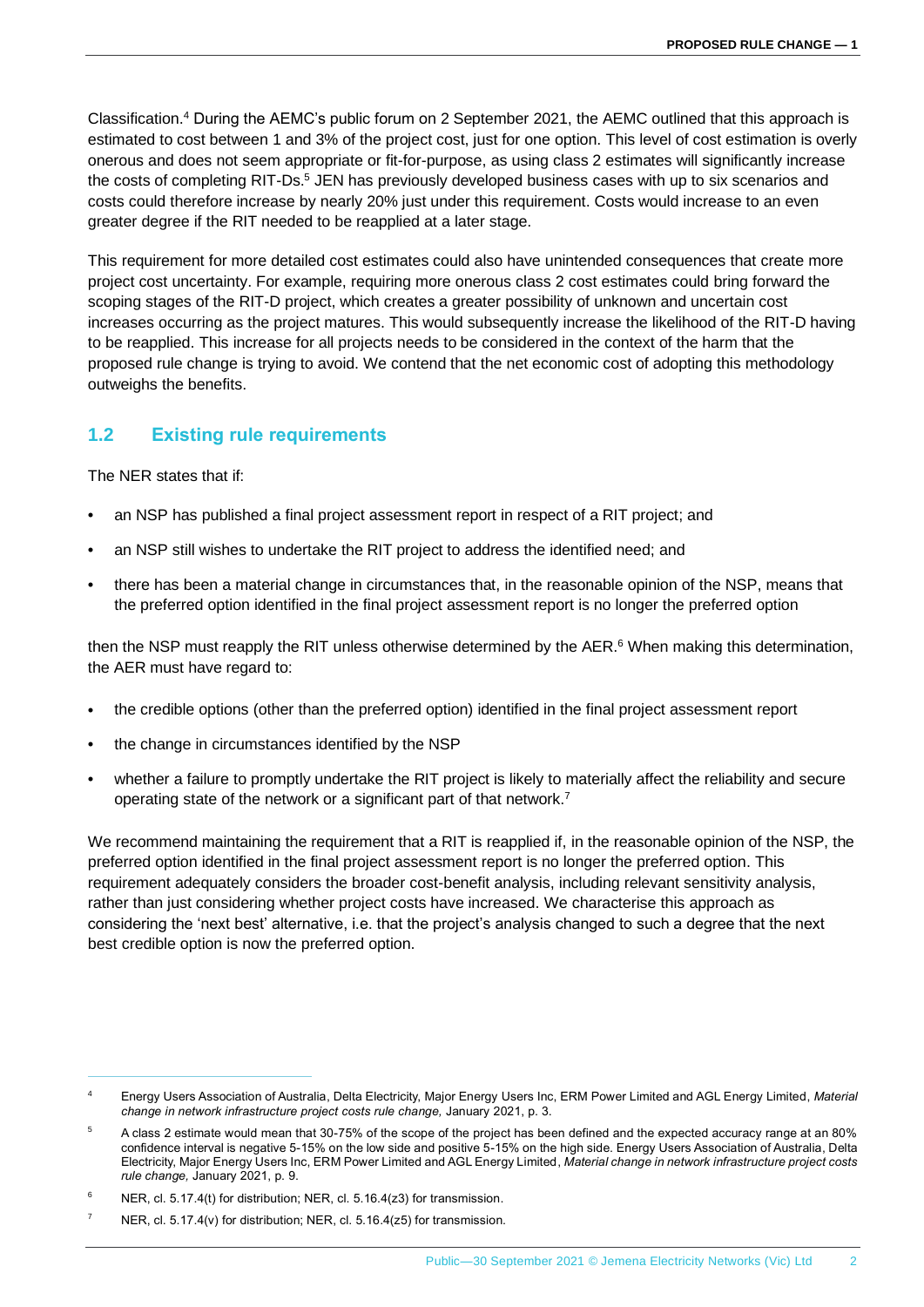The proposed rule change recommends adding new clauses to the requirements the AER must have regard to if project costs increase materially (as outlined above in section [1.1\)](#page-5-1), specifically whether the estimated cost of the preferred option is below \$150 million for TNSPs and \$50 million for DNSPs. JEN considers that this \$50 million materiality threshold for RIT-Ds is very unlikely to ever be exceeded.

In addition, it is unclear at what stage in the RIT-D process that the AER would be triggered to determine whether or not the RIT-D needs to be reapplied. The proposed rule change outlines that RIT-Ds would need to be reopened if project costs changed materially after the final project assessment report had been published, but does not identify process the AER would be required to follow.<sup>8</sup>

However, at such a late stage in the process, many projects would already be committed and requiring the AER to run a 30 business day consultation process is likely to cause project delays and deliverability issues. JEN considers that for many RIT-D projects, failing to promptly undertake the RIT project because of this additional consultation is likely to materially affect the reliability and secure operating state of the network.<sup>9</sup>

#### <span id="page-7-0"></span>**1.3 The existing regulatory framework meets the requirements**

The proposed rule change does not consider whether the existing requirements that NSPs account for in the current RIT process and under existing investment governance processes are sufficient to asses cost variations. For example, sensitivity analysis—including assessing project cost sensitivities—is conducted in the RIT-D process and this sensitivity analysis seeks to ensure that the preferred option remains the preferred option if material elements of the underlying analysis change. This is consistent with the NER requirements outlined above in section [1.2.](#page-6-0)

For DNSPs, the ex-ante total capital and operating expenditure frameworks aim to ensure that material cost overruns do not occur—at a total expenditure level—through the capital expenditure share scheme (**CESS**) and efficiency benefit share scheme (**EBSS**), respectively. Therefore, JEN questions whether each eligible distribution project should be micro-tested at a cost overrun threshold of 15%. Given the size of most RIT-D investments, the dynamic nature of the distribution network and the shorter time frame to implement projects to meet customers' needs, DNSPs should rely on existing investment governance processes and rule requirements when implementing RIT-D projects.

Finally, the existing regulatory framework includes measures that address inefficient expenditure. The NER states that the AER can reduce inefficient past capex if any of the following requirements are satisfied:

- the DNSP has spent more than its capex allowance (the 'overspending' requirement)
- the DNSP has incurred capex that represents a margin paid under arrangements that do not reflect arm's length terms (the 'margin' requirement)
- the DNSP's capex includes expenditure that should have been treated as opex (the 'capitalisation' requirement).<sup>10</sup>

This ex-post review mechanism also helps to ensure that DNSPs are incentivised to avoid cost overruns at a total expenditure level. Overall, the existing regulatory framework is well suited to ensure that material cost increases are avoided, ensuring that customers pay no more than necessary for a safe, reliable and secure energy supply.

<sup>8</sup> Energy Users Association of Australia, Delta Electricity, Major Energy Users Inc, ERM Power Limited and AGL Energy Limited, *Material change in network infrastructure project costs rule change,* January 2021, p. 3.

<sup>&</sup>lt;sup>9</sup> NER, cl. 5.17.4(v) for distribution; NER, cl. 5.16.4( $z$ 5) for transmission.

 $10$  NER, cl. 6.2.2A(b) to (i).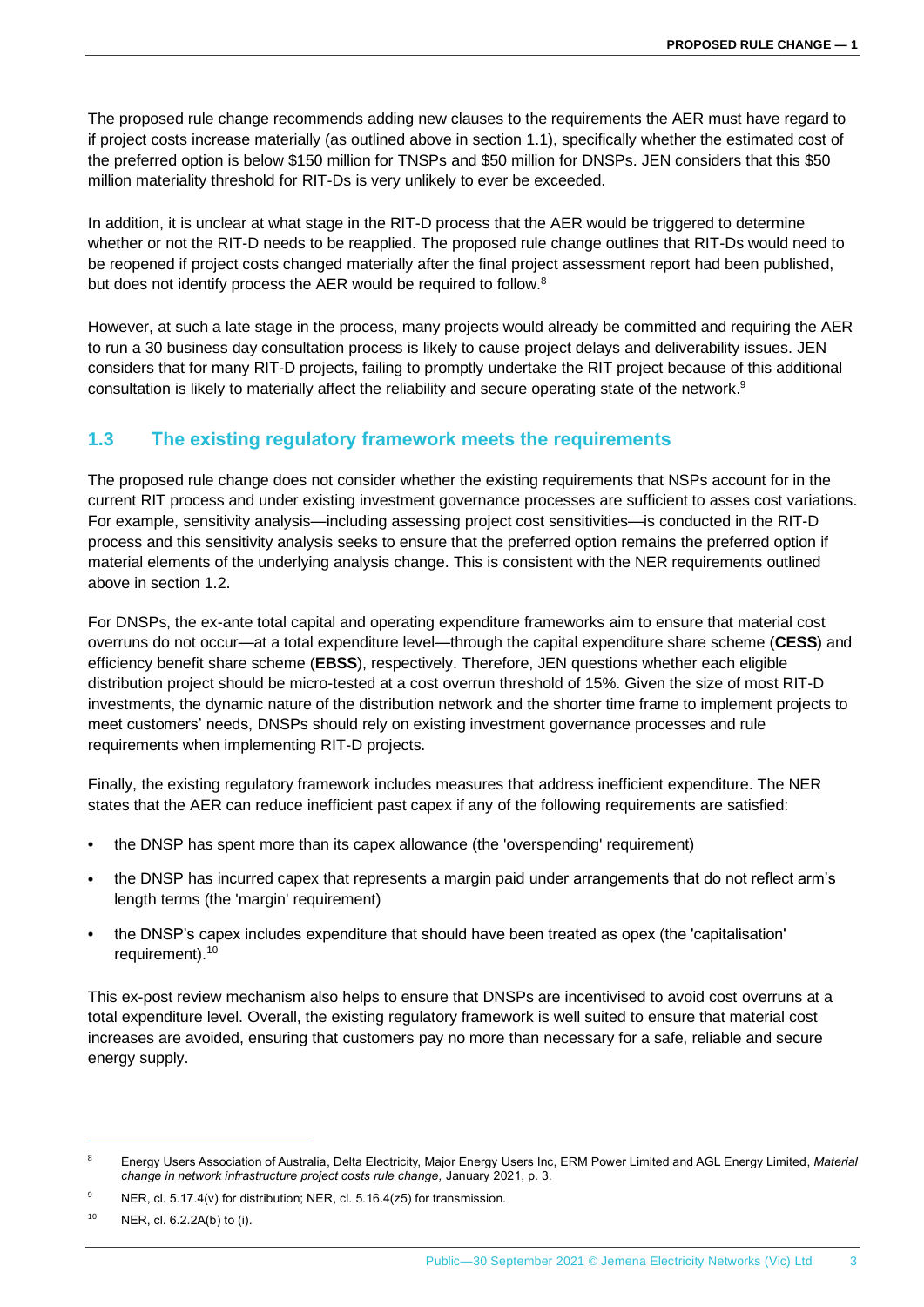#### <span id="page-8-0"></span>**1.4 Role of the AER**

Under current arrangements, RITs are only reapplied when the project proponent considers there has been a material change in circumstances that means the preferred option identified in the final RIT report is no longer the preferred option. However, the existing RIT process includes avenues for independent review where disputes may arise. For example, in 2017 the AER reviewed a written dispute notice from the Office of the Commissioner for Kangaroo Island and the Kangaroo Island Council regarding a RIT-D in South Australia.<sup>11</sup>

The AER's current role focuses on assessing the regulatory framework and ensuring RIT proponents follow all necessary rule requirements, as well as resolving disputes relating to RITs on an exceptions basis. However, the proposed rule change would introduce new administrative functions and requirements for the AER to consider whether or not the vast majority of RITs need to be reapplied. Overall, JEN considers that the rule change's proposed solution of moving from an exception-based framework to one where the AER would have to assess a large number of potential RIT reapplications is not fit-for-purpose and does not fit the market design.

<sup>11</sup> AER, *Kangaroo Island submarine cable RIT-D dispute,* May 2017.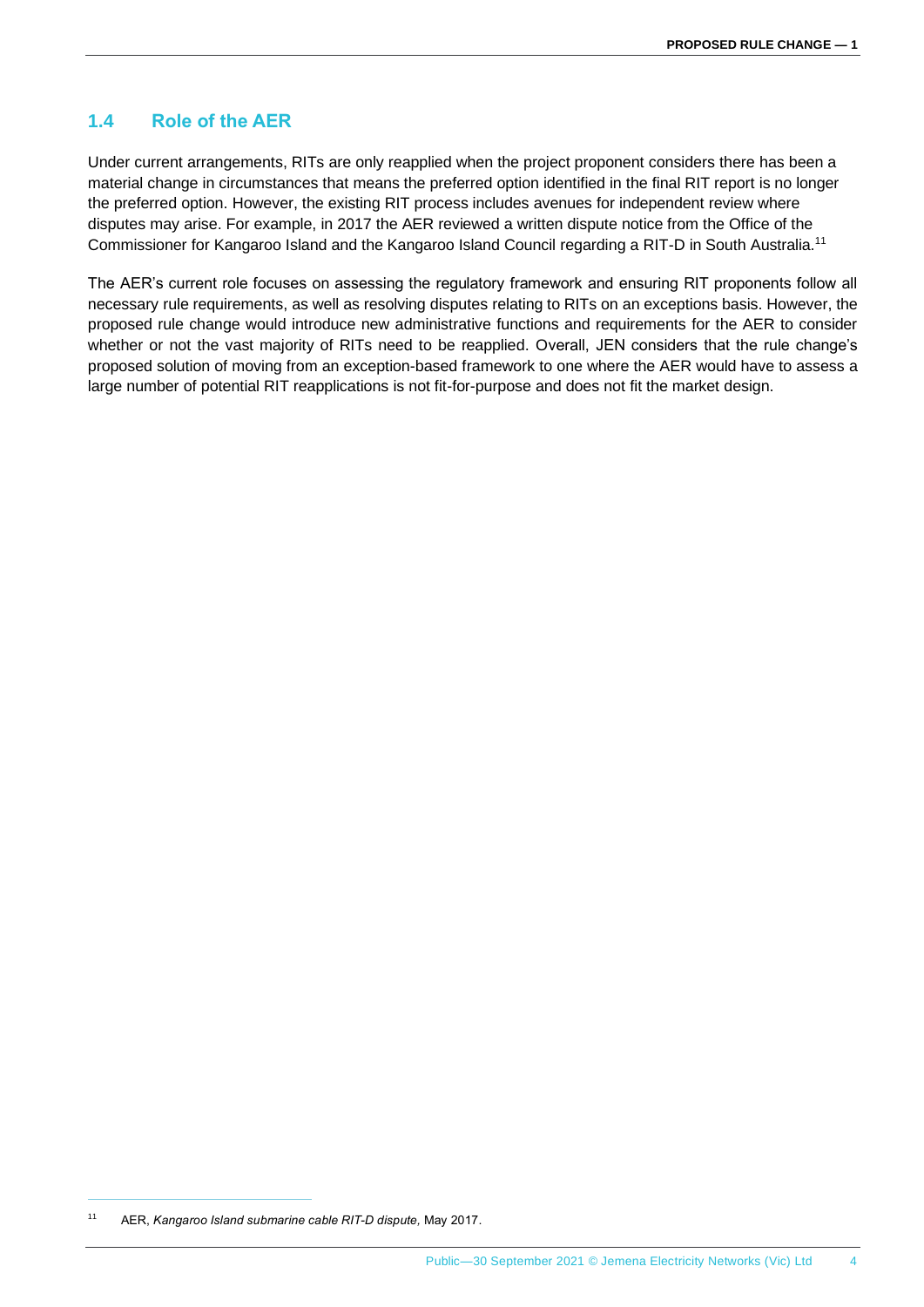### <span id="page-9-0"></span>**2. Response to consultation questions**

**Question 1:** Who should decide whether the RIT should be reapplied when circumstances change?

NSPs are best placed to decide whether RITs should be reapplied when circumstances change. As highlighted in our submission in section [1.2,](#page-6-0) the proposed rule change outlines that RIT-Ds would need to be reopened if project costs changed materially after the final project assessment report had been published.<sup>12</sup> Following this, the AER would be required to run a consultation process and this is likely to cause significant project delays and deliverability issues at such a late stage in the process.

**Question 2:** If the rules are amended as proposed, what cost increase thresholds should trigger reapplication of the RIT, and what projects should be subject to these thresholds?

As highlighted above in section [1.1,](#page-5-1) the cost materiality threshold of \$200 million for DNSPs is very high. As a smaller DNSP, JEN is very unlikely to propose projects that would exceed this threshold and the 15% cost materiality threshold would likely apply for all of JEN's RIT-Ds. Notwithstanding our views that the proposed rule change should not be introduced, JEN considers the following materiality thresholds and cost increases for DNSPs are more reasonable:

- $$200+$  million  $-10\%$
- \$50 million to \$200 million 15%
- \$25 million to \$50 million 20%
- \$6 million to \$25 million  $-25%$ .

**Question 3:** Should the requirement to reapply the RIT be more targeted, or should the current approach remain (i.e. requiring the whole RIT to be repeated unless the AER determines otherwise)?

Yes, as outlined above, JEN considers that the proposed rule change to reapply the entire RIT is overly onerous and is likely to cause significant project delays, deliverability issues and net total cost increases. JEN considers a more targeted approach, such as reassessing projects' cost-benefit and sensitivity analysis, is more reasonable and would help to avoid any project implementation delays.

**Question 4:** How would reapplication of the RIT be triggered for non-contingent projects given that there is little or no information available on the revised cost estimates of these projects?

DNSPs final project assessment reports provide updated and revised cost estimates. More broadly, the final project assessment reports undertake sensitivity analysis on a range of critical parameters that underpin the

<sup>12</sup> Energy Users Association of Australia, Delta Electricity, Major Energy Users Inc, ERM Power Limited and AGL Energy Limited, *Material change in network infrastructure project costs rule change,* January 2021, p. 3.